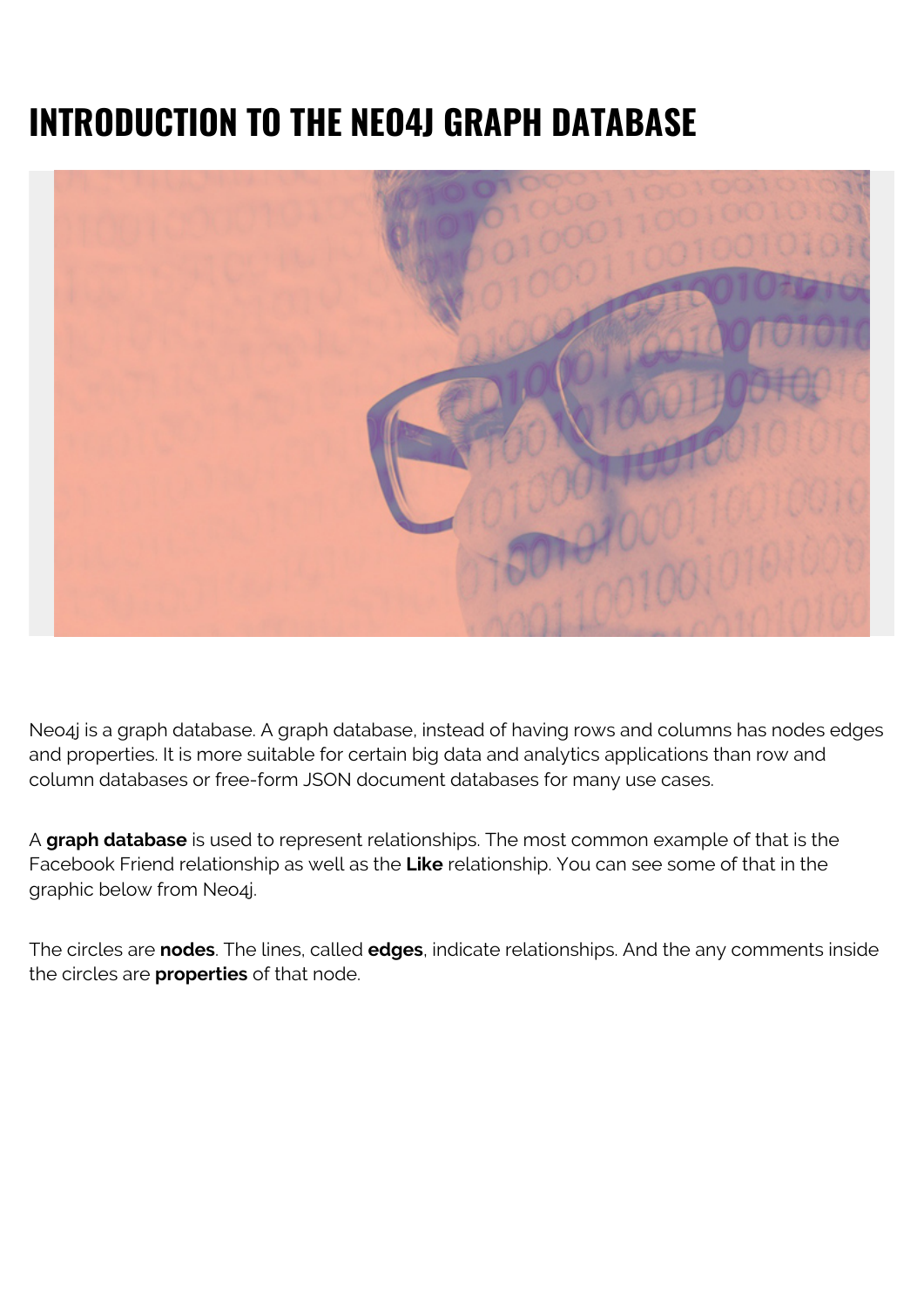

graphic source: Neo4j

We write about Neo4j here because it has the largest market share. There are other players in this market. And according to Neo4J, Apache Spark 3.0 will add the Neo4j Cypher Query Language to allow and make easier "property graphs based on DataFrames to Spark." Spark already supports GraphX, which is an extension of the RDD to support Graphs. We will discuss that in another blog post.

In another post we will also discuss graph algorithms. The most famous of those is the Google Page Rank Index. Algorithms are the way to navigate the nodes and edges.

*(This article is part of our [Data Visualization Guide](https://blogs.bmc.com/blogs/data-visualization/). Use the right-hand menu to navigate.)*

# **Costs?**

Is Neo4J free? That's rather complicated. The Community Edition is. So is the desktop version, suitable for learning. The Enterprise edition is not. That is consistent with other opensource products. When I asked Neo4J for a license to work with their product for an extended period of time they recommended that I use the desktop version. The Enterprise version has a 30-day trial period.

There are other alternatives in the market. The key would be to pick one that has enough users so that they do not go out of business. Which one should you use? You will have to do research to figure out that.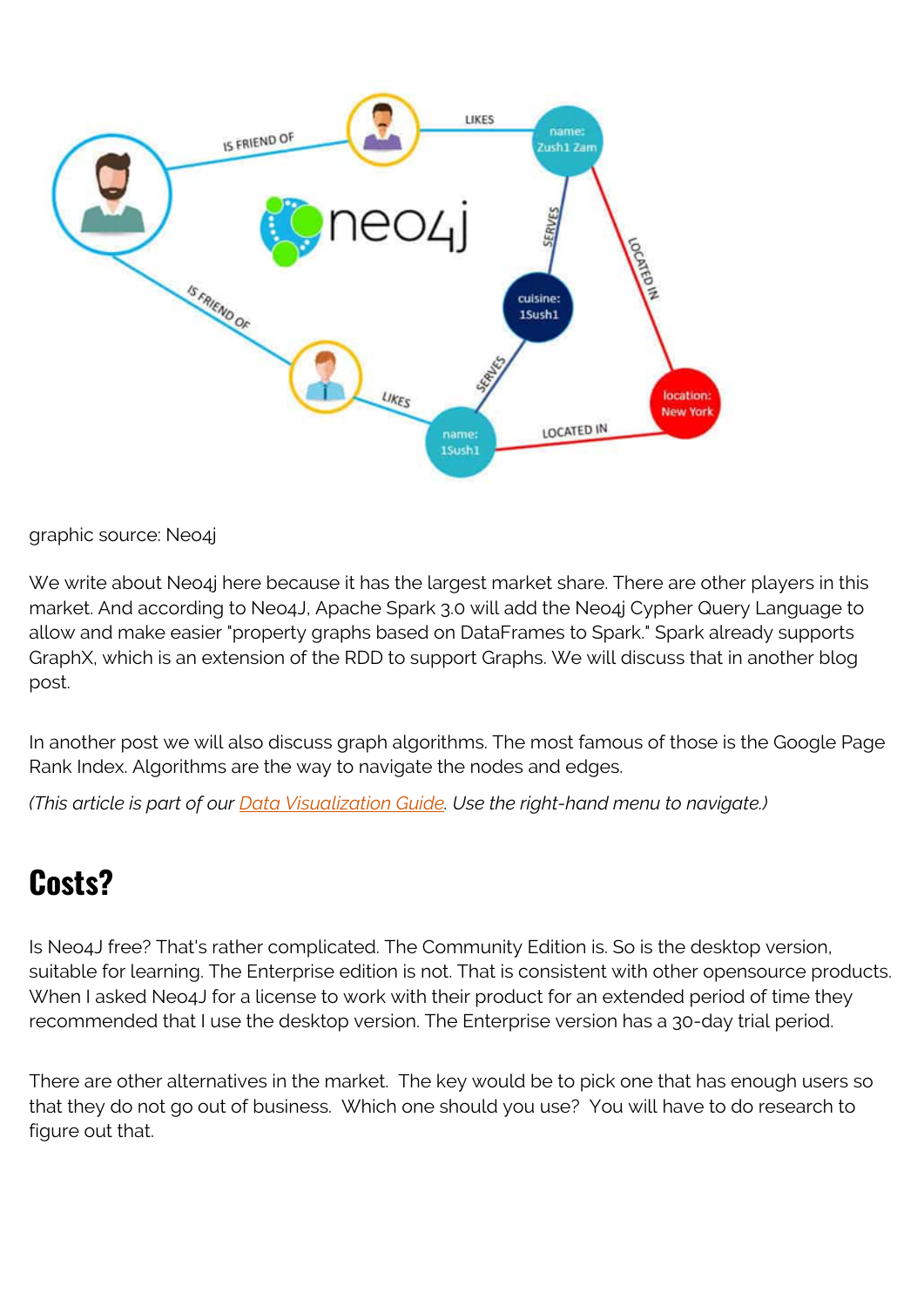# **Install Neo4J**

You can use the Desktop or tar version. Here I am using the tar version, on Mac. Just download it and then start up the shell as shown below. You will need a Java JDK, then.

export JAVA HOME='/Library/Java/JavaVirtualMachines/jdk1.8.0 201.jdk/Contents/Home'

Start the server and set the initial password then open cypher-shell. The default URL is a rather strange looking **bolt://localhost:7687**.

```
cd neo4j bin folder
neo4j-admin set-initial-password xxxxxx
./cypher-shell -a bolt://localhost:7687 -u neo4j -p xxxxx
```
## **Create a Single Node**

Thing of a node as a circle or an object, in the picture above. It can optionally have properties or a label or both.

Below is the simplest way to create a node. (Note that you have to end each command cypher command with a semicolon.) This node has nothing attached to it, meaning no properties or labels. It only has a variable, **n**, which you can use in other operations. What all of this means will become clear in subsequent steps.

```
create (n);
0 rows available after 13 ms, consumed after another 0 ms
Added 1 nodes
```
Cyper SQL is what Neo4j calls their command language. When you run a command it does not return any value unless you add the **return** keyword. In this example, as before, we create a node with nothing in it. Neo4j creates a variable, which we have called x, to represent that object which we can then return using the **return** statement, so that we can see it or use it in subsequent operations.

```
create(x) return x ;
```
+----+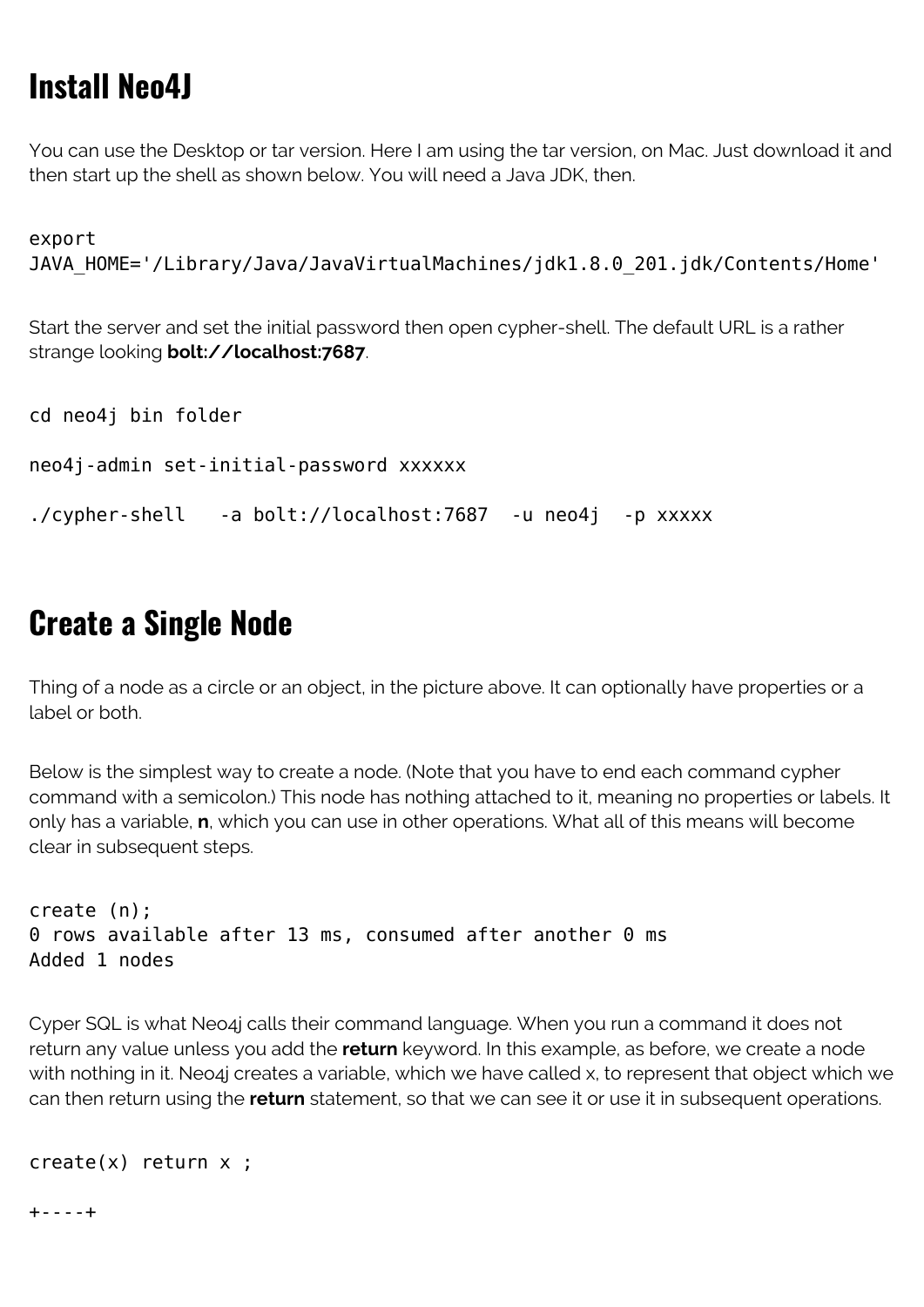| x | +----+  $| ( ) |$ +----+

#### **Create Multiple Nodes**

You can create more than one node at a time:

```
create (o),(p);
0 rows available after 13 ms, consumed after another 0 ms
Added 2 nodes
```
### **Create a Node with a Label**

A **label** is like the node name, or think of it as a type. Below is node with label **Student**. Labels have colons (:) in front of them. As before, s is just a variable. It's scope is the life of the shell. Close the shell and the variable goes away.

```
create (s:Student);
0 rows available after 16 ms, consumed after another 0 ms
Added 1 nodes, Added 1 labels
```
You can create nodes with more than one label:

```
create (s:Student:Biology) return s;
```
In addition to a label, a node can have **properties**, given as JSON:

```
CREATE (x:Employees { name: 'Walker', title: 'Tech Writer' })
CREATE (y:Employees { name: 'Stephen', title: 'Manager' })
return x,y;
```
## **Create a Relationship**

The syntax for creating a relation is strange looking. Below, this example relationship is called **BOSS**. The **r** in front of it is just a variable. And the arrow shows the direction. You can use **->**, **<-**, or - to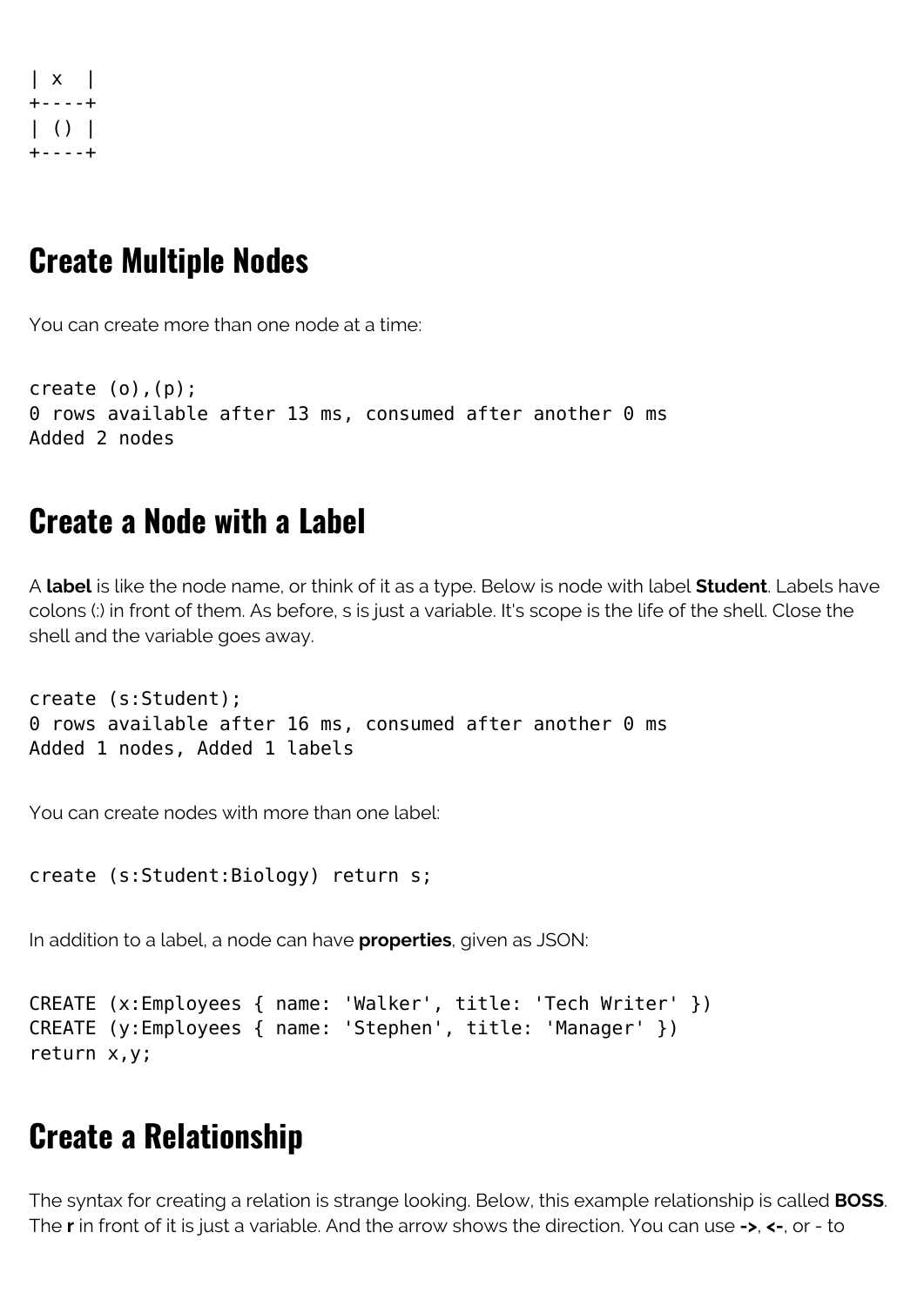indicate direction. Since it is complicated to remember direction you might want to use the - (dash), meaning both directions, in really complex models if direction does not matter. That's a design decision.

Below is how to create a relationship. We say in this example that Stephen is the **BOSS** of Walker. The **MATCH** statement is like the SQL select. It gives the selection criteria which shows which two elements should be connected to each other.

And here we use x and y as temporary variables. As you can see they let you use shorthand notation in subsequent statements, using the variable name instead of the :**label**.

```
MATCH (x:Employees),(y:Employees)
WHERE y.name = "Stephen" AND x.name = "Walker"CREATE (x) - ->(y)RETURN type(r);
```
Now, we carry the logic in the opposite direction. If Stephen is Walker's boss then Walker works for Stephen. So we can make Walker **EMPLOYEEOF** Stephen. We can use any descriptive name, like **EMPLOYEEOF**.

```
MATCH (x:Employees),(y:Employees)
WHERE y.name = "Stephen" AND x.name = "Walker"
CREATE (y)-->(x)RETURN type(r);
```
# **Create Multiple Relationships**

Here we give another example Here we have a model of drugs, what they are used for, and who makes them.

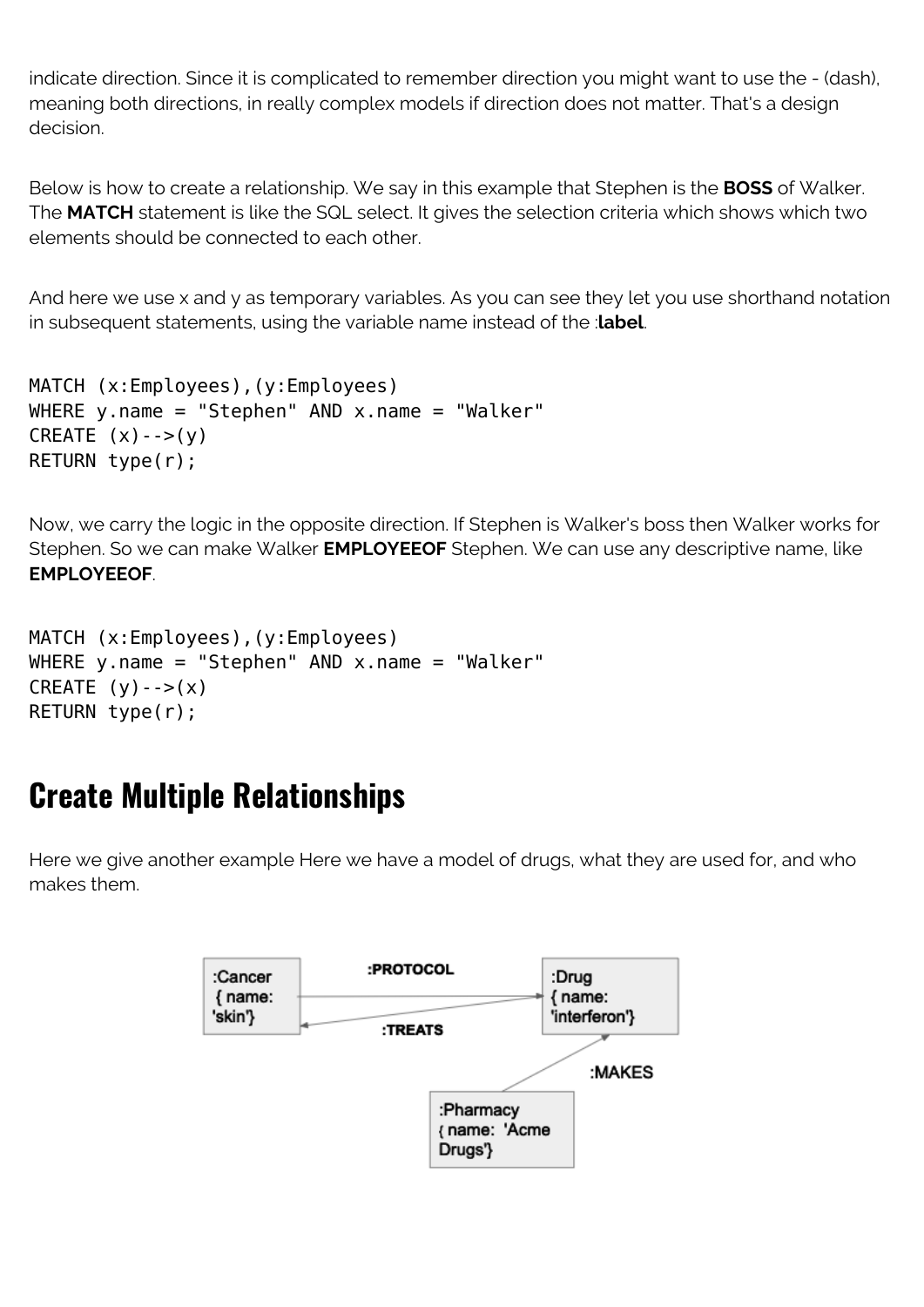Create some data and then create the relationships. Pay attention to the output as if you make a mistake and the MATCH statement finds no data then the relationship will have no data too. In other words it should say **Create n nodes** or **Created n relationships**, where n > 0.

```
CREATE (x:Cancers { name: 'skin'});
CREATE (x:Drugs { name: 'interferon'});
CREATE (x:Pharmacy { name: 'Acme Drugs'});
MATCH (a:Cancers),(b:Drugs)
WHERE a.name = 'skin' AND b.name = 'interferon'
CREATE (a)-->(b), (b)-->(a);
MATCH (a:Pharmacy),(b:Drugs)
WHERE a.name = 'Acme Drugs' AND b.name = 'interferon'
CREATE (a) --(b);
```
Here we make relationships in both directions, making two relationships at once. Notice that the **b** and **a** swap positions to show which belongs to which. We could also have pointed the arrow in the opposite direction.

```
MATCH (a:Cancers),(b:Drugs)
        WHERE a.name = 'skin' AND b.name = 'interferon'
       CREATE (a)-->(b), (b)-->(a);
```
## **Querying**

Here we illustrate further how MATCH works. First we list all nodes with label **Pharmacy**.

MATCH (p:Pharmacy) return p; +----------------------------------+  $| p |$ +----------------------------------+ | (:Pharmacy {name: "Acme Drugs"}) | +----------------------------------+

Now we show all relationships of Pharmacies that make Drugs.

|   | MATCH (p:Pharmacy) --> (b:Drugs) return p, b; |                               |  |  |
|---|-----------------------------------------------|-------------------------------|--|--|
|   |                                               |                               |  |  |
| p |                                               | $\overline{a}$ $\overline{b}$ |  |  |
|   |                                               |                               |  |  |